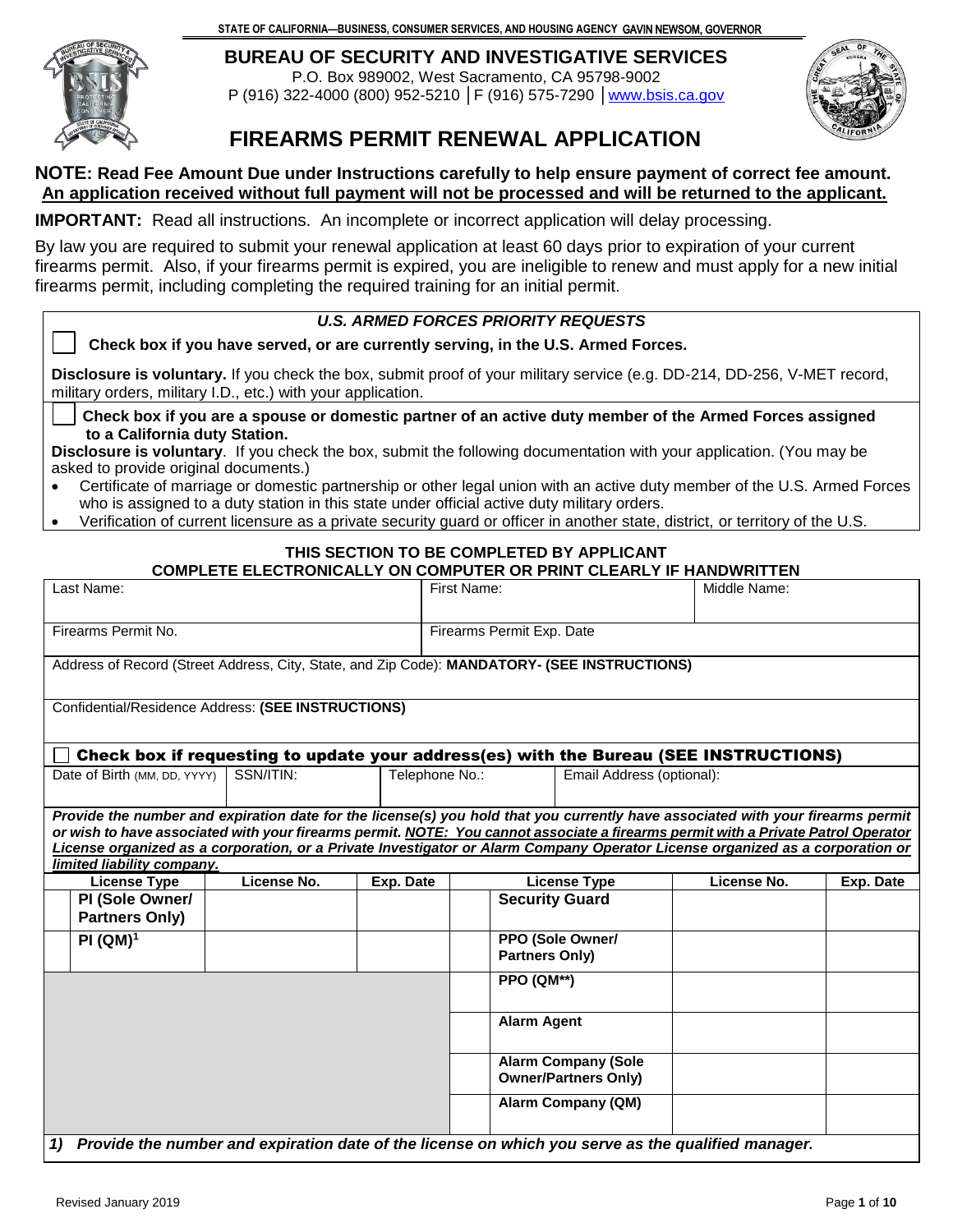of Title 3 of part 2 of the Penal Code, or a federal qualified law enforcement officer, as defined in section 926B of Title  18 of the United States Code. **If you check box,** *See Instructions***.**  □ Check if you are an **ACTIVE DUTY PEACE OFFICER,** as defined in Chapter 4.5, (commencing with section 830)

 *IMPORTANT INFORMATION- READ CAREFULLY:* I understand that a BSIS firearms permit authorizes me to carry an exposed (i.e. non-concealed) loaded firearm only of the caliber(s) listed on my permit card and only while performing the duties of the license associated with the permit. I also understand that a BSIS permit does not authorize me to carry a concealed loaded firearm. Lastly, I understand that if I am a private patrol operator or alarm company operator licensee; or registered security guard or alarm agent, or qualified manager for a private patrol operator or alarm company operator licensee, I can only wear or use an exposed firearm while on duty when I am in uniform.

#### **Mandatory Disclosure Language**

 Submission of the requested information is mandatory. The Bureau of Security and Investigative Services (BSIS) of the Department of Consumer Affairs (Department) cannot process your Firearms Permit Renewal Application unless all requested information is provided.

 Per the Information Practices Act, the Chief of the BSIS is responsible for maintaining the information in this application. You have the right to review the records maintained on you by the BSIS or Department unless the records are exempt from disclosure by section 1798.40 of the Civil Code. Your completed application becomes the property of the BSIS and will be used by authorized personnel to determine your eligibility for a license, registration or permit. Information on your application may be transferred to other governmental or law enforcement agencies, as permitted by law.

 Pursuant to the California Public Records Act (Gov. Code § 6250 et seq.) and the Information Practices Act (Civ. Code § 1798.61), the names and addresses of persons possessing a license, certificate, permit or registration may be disclosed by the BSIS unless otherwise specifically exempt from disclosure under the law. The BSIS makes every effort to protect the exempt personal information you provide us. The information you provide, however, may be disclosed in response to a court or administrative order, a subpoena, or a search warrant.

 Pursuant to Business and Professions Code section 30, providing your social security number is mandatory and will be used primarily for tax enforcement purposes and for compliance with any judgment or order for family support in accordance with section 17520 of the Family Code. Your social security number may also be used for verification of licensure or examination status for national examination where licensure is reciprocal with a requesting state. If you fail to provide your social security number, you will be reported to the Franchise Tax Board (FTB), which may assess a \$100 penalty against you. Further, pursuant to section 30, subdivision (n) your social security number together with your name, date of birth, and license information may be shared with the Office of the Chancellor of the California Community Colleges.

 The State Board of Equalization (BOE) and the FTB may share taxpayer information with the BSIS. You are required to pay your state tax obligation. This application may be denied or your license may be suspended if the state tax obligation is not paid and your name appears on either the BOE or FTB certified list of top 500 tax delinquencies.

 For questions about this notice or access to your record, you may contact the BSIS by mail at: Bureau of Security and Investigative Services, Attn: Public Records Liaison, P.O. Box 980550, Sacramento, CA 95798-0550, by phone at (800) 952-5210, or by e-mail at **bsis.prarequests@dca.ca.gov.** For questions about the Department's Privacy Policy, you may contact the Department of Consumer Affairs at 1625 North Market Boulevard, Sacramento, CA 95834, by phone at (800) 952-5210 or by e-mail at **dca@dca.ca.gov.** 

#### **I DECLARE UNDER PENALTY OF PERJURY, UNDER THE LAWS OF THE STATE OF CALIFORNIA THAT:**

- I personally completed this application;
- To the best of my knowledge all statements on this application are true and correct;
- • I have completed the training requirements (i.e. range for each caliber, classroom and exam) to renew a BSIS firearms permit or am an active duty peace officer who has successfully completed firearms qualification training;
- • I am not presently subject to any State of California or Federal prohibition from owning or being in possession of a firearm; and
- • With full knowledge that all statements herein are subject to investigation and that any false, dishonest, or incomplete answer to any question on the application may be grounds for denial or subsequent revocation of my firearms permit and any other license(s) I hold or may subject me to criminal prosecution.

**\_\_\_\_\_\_\_\_\_\_\_\_\_\_\_\_\_\_\_\_\_\_\_\_\_\_\_\_\_\_\_\_\_\_\_\_\_\_\_\_\_\_\_\_\_\_\_\_\_\_\_\_\_\_\_\_\_\_ \_\_\_\_\_\_\_\_\_\_\_\_\_\_\_\_\_\_\_\_\_\_\_\_\_\_** 

**Applicant Signature Community Community Community Community Community Community Community Community Community**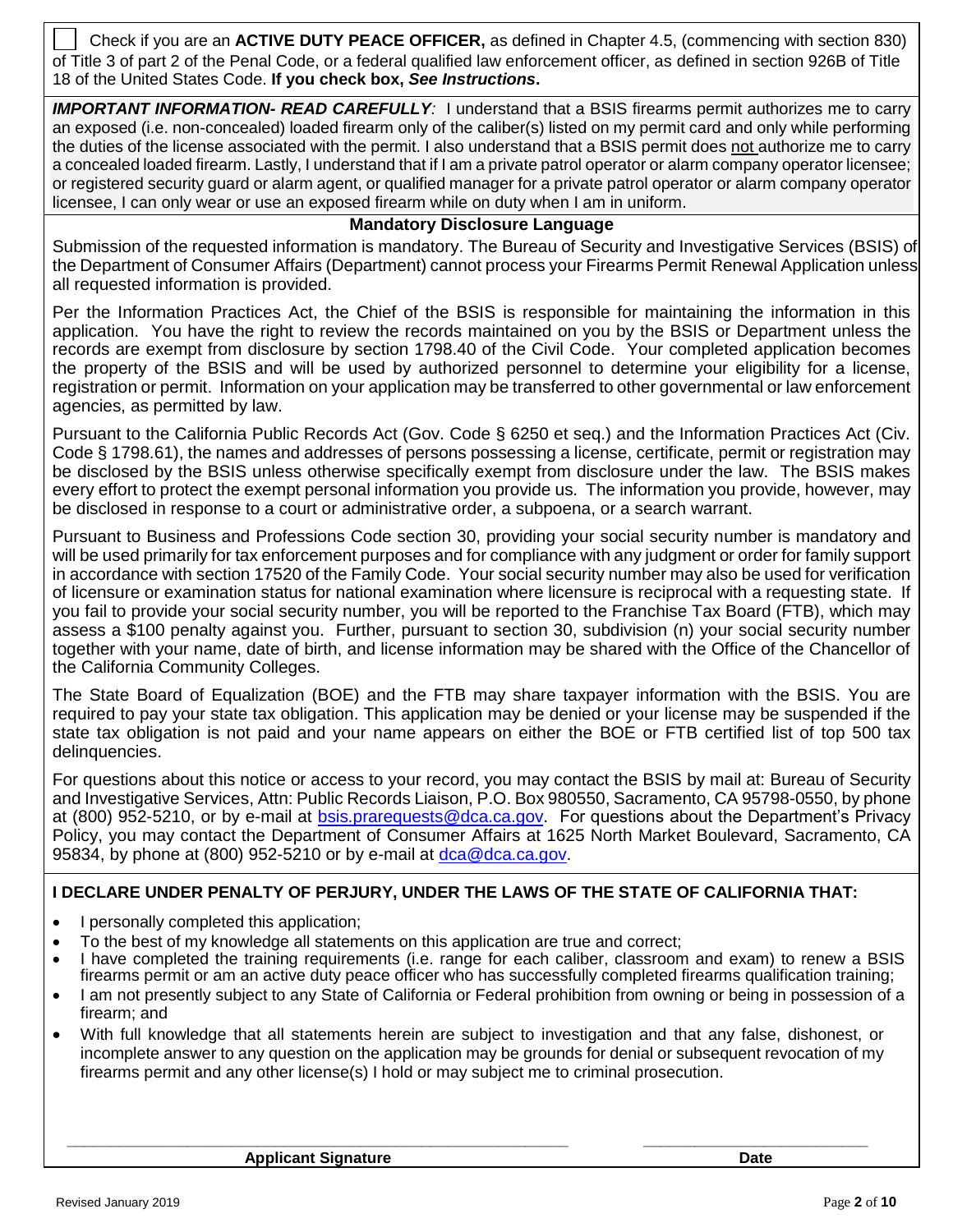#### **CERTIFICATION OF 1st FIREARMS RANGE QUALIFICATION/REVIEW COURSE TRAINING**

#### THIS PAGE TO BE COMPLETED BY THE BSIS CERTIFIED FIREARMS INSTRUCTOR

 **DO NOT RELEASE THE APPLICATION FORM to the applicant until you have completed all information required on this page, based on the training you provide the applicant.** 

- 1. **Draw a line through and initial unused boxes in the Applicant Training Information Table below.**
- 2. **Do not provide corrected information. If you make an error, start a new form.**

| <b>COMPLETE ELECTRONICALLY ON COMPUTER OR PRINT CLEARLY IF HANDWRITTEN</b>                                                                                                                                                                                                                                                                            |                                                 |                                                  |               |                             |                                                    |  |  |  |  |
|-------------------------------------------------------------------------------------------------------------------------------------------------------------------------------------------------------------------------------------------------------------------------------------------------------------------------------------------------------|-------------------------------------------------|--------------------------------------------------|---------------|-----------------------------|----------------------------------------------------|--|--|--|--|
|                                                                                                                                                                                                                                                                                                                                                       |                                                 |                                                  |               |                             |                                                    |  |  |  |  |
|                                                                                                                                                                                                                                                                                                                                                       |                                                 |                                                  |               |                             |                                                    |  |  |  |  |
|                                                                                                                                                                                                                                                                                                                                                       |                                                 |                                                  |               |                             |                                                    |  |  |  |  |
| Instructor Name                                                                                                                                                                                                                                                                                                                                       |                                                 |                                                  |               |                             |                                                    |  |  |  |  |
|                                                                                                                                                                                                                                                                                                                                                       |                                                 |                                                  |               |                             | Expiration Date___________________________________ |  |  |  |  |
| <b>APPLICANT TRAINING INFORMATION</b><br>All information below must be handwritten (print clearly) by the Firearms Training Instructor<br>(See Instructions)                                                                                                                                                                                          |                                                 |                                                  |               |                             |                                                    |  |  |  |  |
|                                                                                                                                                                                                                                                                                                                                                       | Date of<br><b>Review</b><br>Course <sup>1</sup> | <b>Exam Date</b><br>& Exam<br>Score <sup>2</sup> | Range<br>Date | <b>Qualified Caliber(s)</b> |                                                    |  |  |  |  |
| First<br>Qualification                                                                                                                                                                                                                                                                                                                                |                                                 |                                                  |               |                             |                                                    |  |  |  |  |
| Applicant must complete 2-hour review course on use/de-escalation of force prior to each range qualification.<br>1)<br>Applicant must pass Bureau-approved firearm training written exam with a score of 85% or greater. Indicate<br>2)<br>actual percentage score (see Instructions for scoring information).                                        |                                                 |                                                  |               |                             |                                                    |  |  |  |  |
| Method of Qualification (please check one):   Firearm Simulator<br><b>Live Ammunition</b><br>NOTE: Only one (1) range qualification in each twelve-month period can be completed by Firearm<br>Simulator. Range qualifications may only be completed on simulators that meet the specifications<br>outlined in Bureau regulations. (See Instructions) |                                                 |                                                  |               |                             |                                                    |  |  |  |  |
| <b>CITIZENSHIP OR PERMANENT RESIDENT VERIFICATION (See Instructions)</b>                                                                                                                                                                                                                                                                              |                                                 |                                                  |               |                             |                                                    |  |  |  |  |

Expiration Date

(*Indicate expiration if passport, permanent resident or I-327 document is used*)

*I declare under penalty of perjury, under the laws of the State of California, that I am the instructor who completed the training listed above and this page of the application and that to the best of my knowledge:* 

- •*The information I provided on this page is true and correct.*
- • *The applicant completed the 2- hour use and de-escalation of force training as prescribed by the Bureau prior to range training.*
- • *If applicable, the applicant took and passed the Bureau-approved written firearms exam with a score of 85 percent or more.*
- • *The applicant qualified with a minimum score of 80 percent on a course of fire, having fired live or simulated ammunition with the same caliber(s) of weapon as listed on this application.*

\_\_\_\_\_\_\_\_\_\_\_\_\_\_\_\_\_\_\_\_\_\_\_\_\_\_\_\_\_\_\_\_\_\_\_\_\_\_\_\_\_\_\_\_\_\_\_\_\_\_\_\_\_\_\_\_ \_\_\_\_\_\_\_\_\_\_\_\_\_\_\_\_\_\_\_\_\_\_\_\_\_\_\_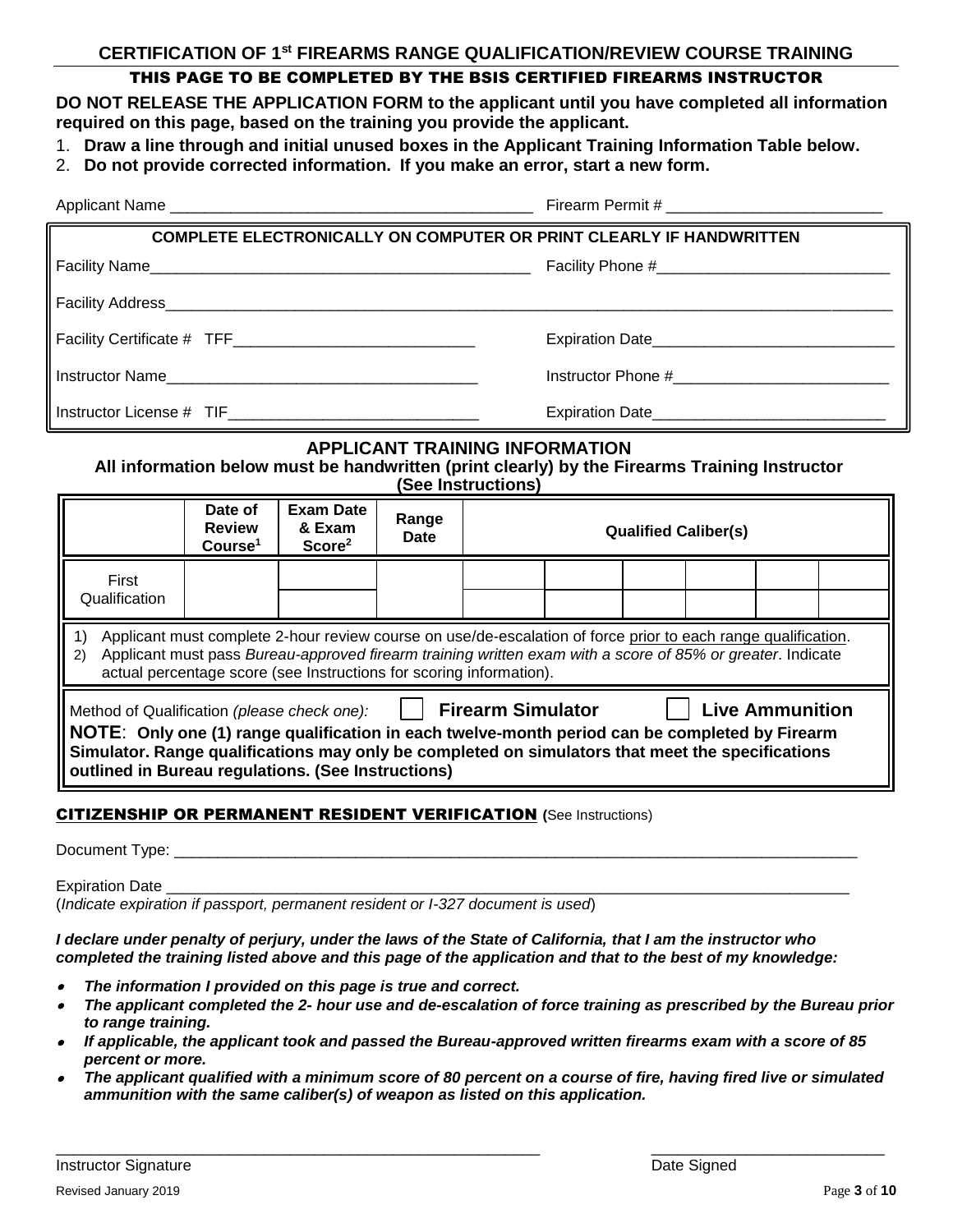## **CERTIFICATION OF 2nd FIREARMS RANGE QUALIFICATION/REVIEW COURSE TRAINING**

### THIS PAGE TO BE COMPLETED BY THE BSIS CERTIFIED FIREARMS INSTRUCTOR

 **DO NOT RELEASE THE APPLICATION FORM to the applicant until you have completed all information required on this page, based on the training you provide the applicant.** 

- 1. **Draw a line through and initial unused boxes in the Applicant Training Information Table below.**
- 2. **Do not provide corrected information. If you make an error, start a new form.**

|                                                                                                                                                                                                                                                                                                                                                         |                                                 | Firearm Permit # ___________________                                       |               |  |                                              |  |                             |  |  |
|---------------------------------------------------------------------------------------------------------------------------------------------------------------------------------------------------------------------------------------------------------------------------------------------------------------------------------------------------------|-------------------------------------------------|----------------------------------------------------------------------------|---------------|--|----------------------------------------------|--|-----------------------------|--|--|
|                                                                                                                                                                                                                                                                                                                                                         |                                                 | <b>COMPLETE ELECTRONICALLY ON COMPUTER OR PRINT CLEARLY IF HANDWRITTEN</b> |               |  |                                              |  |                             |  |  |
|                                                                                                                                                                                                                                                                                                                                                         |                                                 |                                                                            |               |  |                                              |  |                             |  |  |
|                                                                                                                                                                                                                                                                                                                                                         |                                                 |                                                                            |               |  |                                              |  |                             |  |  |
|                                                                                                                                                                                                                                                                                                                                                         |                                                 |                                                                            |               |  | Expiration Date ____________________________ |  |                             |  |  |
|                                                                                                                                                                                                                                                                                                                                                         |                                                 |                                                                            |               |  |                                              |  |                             |  |  |
|                                                                                                                                                                                                                                                                                                                                                         |                                                 |                                                                            |               |  |                                              |  |                             |  |  |
| <b>APPLICANT TRAINING INFORMATION</b><br>All information below must be handwritten (print clearly) by the Firearms Training Instructor<br>(See Instructions)                                                                                                                                                                                            |                                                 |                                                                            |               |  |                                              |  |                             |  |  |
|                                                                                                                                                                                                                                                                                                                                                         | Date of<br><b>Review</b><br>Course <sup>1</sup> | <b>Exam Date</b><br>& Exam<br>Score <sup>2</sup>                           | Range<br>Date |  |                                              |  | <b>Qualified Caliber(s)</b> |  |  |
| Second<br>Qualification                                                                                                                                                                                                                                                                                                                                 |                                                 |                                                                            |               |  |                                              |  |                             |  |  |
| Applicant must complete 2-hour review course on use/de-escalation of force prior to each range qualification.<br>1)<br>Applicant must pass Bureau-approved firearm training written exam with a score of 85% or greater. Indicate<br>2)<br>actual percentage score (see Instructions for scoring information).                                          |                                                 |                                                                            |               |  |                                              |  |                             |  |  |
| Method of Qualification (please check one): $\Box$ Firearm Simulator $\Box$ Live Ammunition<br>NOTE: Only one (1) range qualification in each twelve-month period can be completed by Firearm<br>Simulator. Range qualifications may only be completed on simulators that meet the specifications<br>outlined in Bureau regulations. (See Instructions) |                                                 |                                                                            |               |  |                                              |  |                             |  |  |
| <b>CITIZENSHIP OR PERMANENT RESIDENT VERIFICATION (See Instructions)</b>                                                                                                                                                                                                                                                                                |                                                 |                                                                            |               |  |                                              |  |                             |  |  |

Expiration Date

(*Indicate expiration if passport, permanent resident or I-327 document is used*)

*I declare under penalty of perjury, under the laws of the State of California, that I am the instructor who completed the training listed above and this page of the application and that to the best of my knowledge:* 

- •*The information I provided on this page is true and correct.*
- • *The applicant completed the 2- hour use and de-escalation of force training as prescribed by the Bureau prior to range training.*
- • *If applicable, the applicant took and passed the Bureau-approved written firearms exam with a score of 85 percent or more.*
- • *The applicant qualified with a minimum score of 80 percent on a course of fire, having fired live or simulated ammunition with the same caliber(s) of weapon as listed on this application.*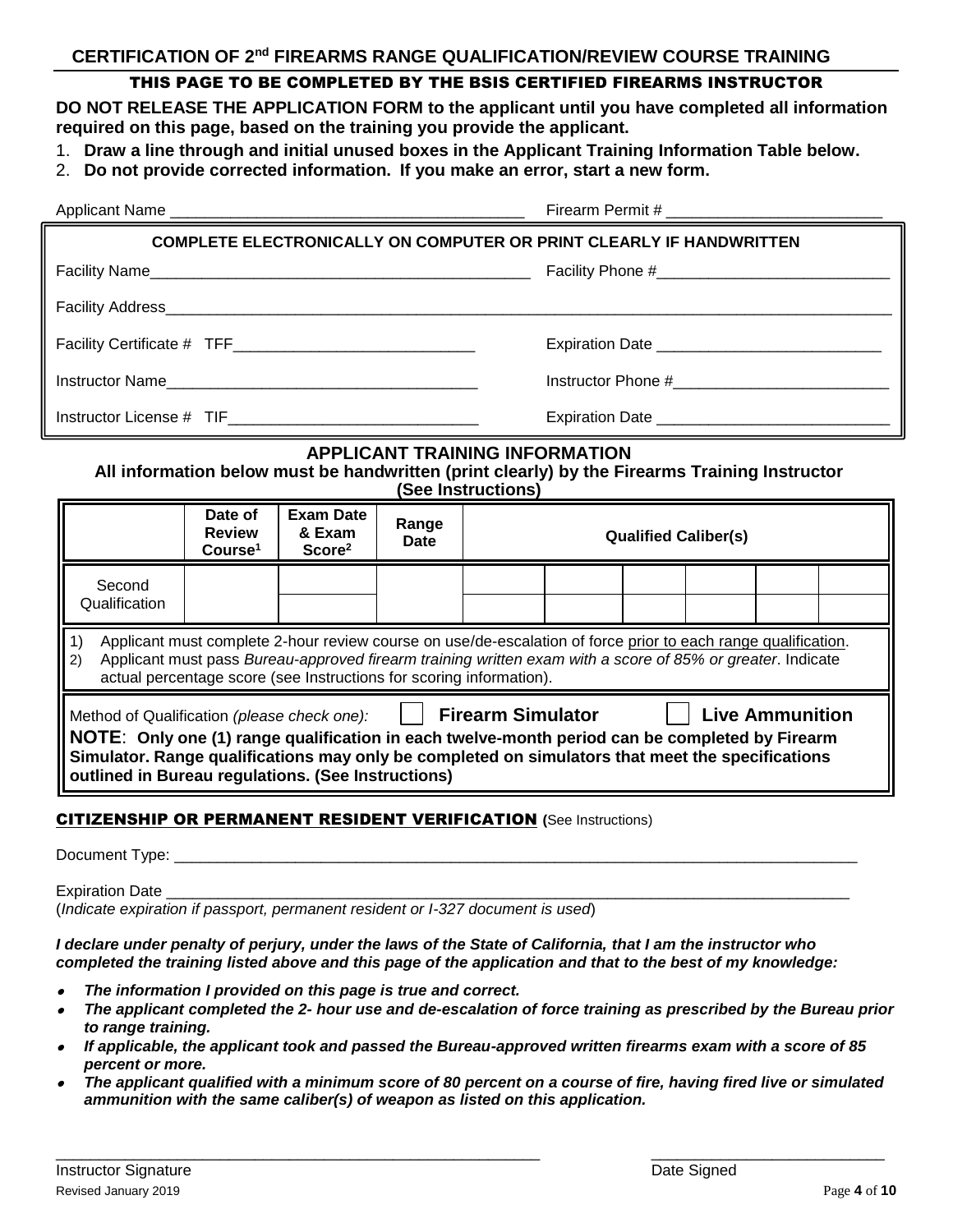### **CERTIFICATION OF 3rd FIREARMS RANGE QUALIFICATION/REVIEW COURSE TRAINING**

#### THIS PAGE TO BE COMPLETED BY THE BSIS CERTIFIED FIREARMS INSTRUCTOR

 **DO NOT RELEASE THE APPLICATION FORM to the applicant until you have completed all information required on this page, based on the training you provide the applicant.** 

- 1. **Draw a line through and initial unused boxes in the Applicant Training Information Table below.**
- 2. **Do not provide corrected information. If you make an error, start a new form.**

| COMPLETE ELECTRONICALLY ON COMPUTER OR PRINT CLEARLY IF HANDWRITTEN |                 |  |  |  |  |  |  |
|---------------------------------------------------------------------|-----------------|--|--|--|--|--|--|
|                                                                     |                 |  |  |  |  |  |  |
|                                                                     |                 |  |  |  |  |  |  |
|                                                                     | Expiration Date |  |  |  |  |  |  |
|                                                                     |                 |  |  |  |  |  |  |
|                                                                     |                 |  |  |  |  |  |  |

### **APPLICANT TRAINING INFORMATION**

**All information below must be handwritten (print clearly) by the Firearms Training Instructor (See Instructions)** 

|                                                                                                                                                                                                                                                                                                                                                               | Date of<br><b>Review</b><br>Course <sup>1</sup> | <b>Exam Date</b><br>& Exam<br>Score <sup>2</sup> | Range<br><b>Date</b> | <b>Qualified Caliber(s)</b> |  |  |  |  |  |
|---------------------------------------------------------------------------------------------------------------------------------------------------------------------------------------------------------------------------------------------------------------------------------------------------------------------------------------------------------------|-------------------------------------------------|--------------------------------------------------|----------------------|-----------------------------|--|--|--|--|--|
| Third<br>Qualification                                                                                                                                                                                                                                                                                                                                        |                                                 |                                                  |                      |                             |  |  |  |  |  |
| Applicant must complete 2-hour review course on use/de-escalation of force prior to each range qualification.<br>Applicant must pass Bureau-approved firearm training written exam with a score of 85% or greater. Indicate<br>2)<br>actual percentage score (See Instructions).                                                                              |                                                 |                                                  |                      |                             |  |  |  |  |  |
| <b>Live Ammunition</b><br><b>Firearm Simulator</b><br>Method of Qualification (please check one):<br>NOTE: Only one (1) range qualification in each twelve-month period can be completed by Firearm<br>Simulator. Range qualifications may only be completed on simulators that meet the specifications<br>outlined in Bureau regulations. (See Instructions) |                                                 |                                                  |                      |                             |  |  |  |  |  |

#### CITIZENSHIP OR PERMANENT RESIDENT VERIFICATION **(**See Instructions)

Document Type: \_

Expiration Date

(*Indicate expiration if passport, permanent resident or I-327 document is used*)

*I declare under penalty of perjury, under the laws of the State of California, that I am the instructor who completed the training listed above and this page of the application and that to the best of my knowledge:* 

- •*The information I provided on this page is true and correct.*
- • *The applicant completed the 2- hour use and de-escalation of force training as prescribed by the Bureau prior to range training.*
- • *If applicable, the applicant took and passed the Bureau-approved written firearms exam with a score of 85 percent or more.*
- • *The applicant qualified with a minimum score of 80 percent on a course of fire, having fired live or simulated ammunition with the same caliber(s) of weapon as listed on this application.*

\_\_\_\_\_\_\_\_\_\_\_\_\_\_\_\_\_\_\_\_\_\_\_\_\_\_\_\_\_\_\_\_\_\_\_\_\_\_\_\_\_\_\_\_\_\_\_\_\_\_\_\_\_\_\_\_ \_\_\_\_\_\_\_\_\_\_\_\_\_\_\_\_\_\_\_\_\_\_\_\_\_\_\_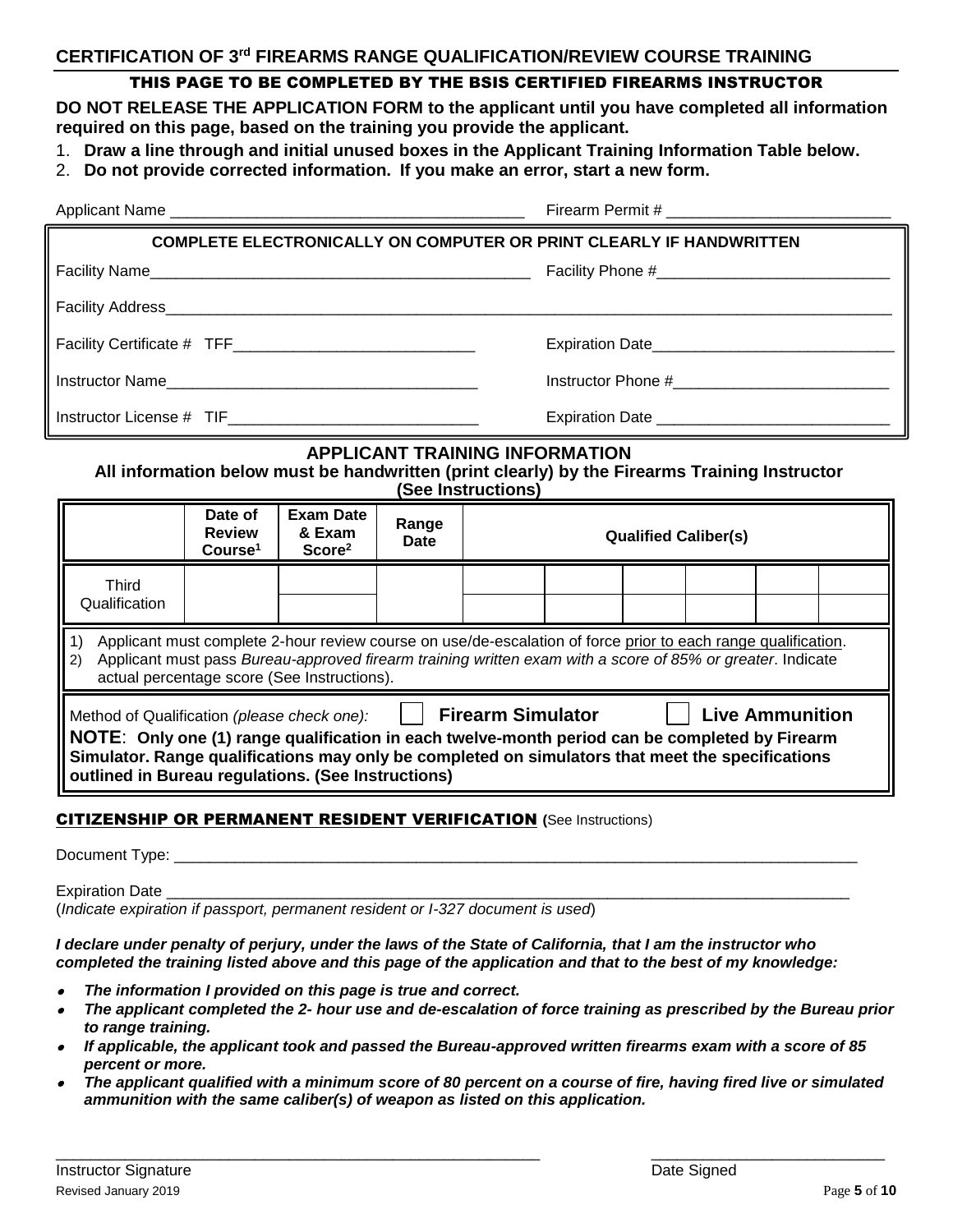### <span id="page-5-0"></span> **CERTIFICATION OF 4th FIREARMS RANGE QUALIFICATION/REVIEW COURSE TRAINING**

### THIS PAGE TO BE COMPLETED BY THE BSIS CERTIFIED FIREARMS INSTRUCTOR

 **DO NOT RELEASE THE APPLICATION FORM to the applicant until you have completed all information required on this page, based on the training you provide the applicant.** 

- 1. **Draw a line through and initial unused boxes in the Applicant Training Information Table below.**
- 2. **Do not provide corrected information. If you make an error, start a new form.**

| <b>COMPLETE ELECTRONICALLY ON COMPUTER OR PRINT CLEARLY IF HANDWRITTEN</b> |                                                 |  |  |  |  |  |  |  |
|----------------------------------------------------------------------------|-------------------------------------------------|--|--|--|--|--|--|--|
|                                                                            |                                                 |  |  |  |  |  |  |  |
|                                                                            |                                                 |  |  |  |  |  |  |  |
|                                                                            |                                                 |  |  |  |  |  |  |  |
|                                                                            |                                                 |  |  |  |  |  |  |  |
|                                                                            | Expiration Date _______________________________ |  |  |  |  |  |  |  |
| <b>APPLICANT TRAINING INFORMATION</b>                                      |                                                 |  |  |  |  |  |  |  |

**All information below must be handwritten (print clearly) by the Firearms Training Instructor (See Instructions)** 

|                                                                                                                                                                                                                                                                                                                                                               | Date of<br><b>Review</b><br>Course <sup>1</sup> | Exam Date<br>& Exam<br>Score <sup>2</sup> | Range<br><b>Date</b> |  | <b>Qualified Caliber(s)</b> |  |  |  |  |  |
|---------------------------------------------------------------------------------------------------------------------------------------------------------------------------------------------------------------------------------------------------------------------------------------------------------------------------------------------------------------|-------------------------------------------------|-------------------------------------------|----------------------|--|-----------------------------|--|--|--|--|--|
| Fourth<br>Qualification                                                                                                                                                                                                                                                                                                                                       |                                                 |                                           |                      |  |                             |  |  |  |  |  |
| Applicant must complete 2-hour review course on use/de-escalation of force prior to each range qualification.<br>Applicant must pass Bureau-approved firearm training written exam with a score of 85% or greater. Indicate<br>$\mathbf{2}$<br>actual percentage score (See Instructions).                                                                    |                                                 |                                           |                      |  |                             |  |  |  |  |  |
| <b>Live Ammunition</b><br><b>Firearm Simulator</b><br>Method of Qualification (please check one):<br>NOTE: Only one (1) range qualification in each twelve-month period can be completed by Firearm<br>Simulator. Range qualifications may only be completed on simulators that meet the specifications<br>outlined in Bureau regulations. (see Instructions) |                                                 |                                           |                      |  |                             |  |  |  |  |  |

#### CITIZENSHIP OR PERMANENT RESIDENT VERIFICATION **(**See Instructions)

Document Type: \_\_\_

Expiration Date

(*Indicate expiration if passport, permanent resident or I-327 document is used*)

*I declare under penalty of perjury, under the laws of the State of California, that I am the instructor who completed the training listed above and this page of the application and that to the best of my knowledge:* 

- •*The information I provided on this page is true and correct.*
- • *The applicant completed the 2- hour use and de-escalation of force training as prescribed by the Bureau prior to range training.*
- • *If applicable, the applicant took and passed the Bureau-approved written firearms exam with a score of 85 percent or more.*
- • *The applicant qualified with a minimum score of 80 percent on a course of fire, having fired live or simulated ammunition with the same caliber(s) of weapon as listed on this application.*

\_\_\_\_\_\_\_\_\_\_\_\_\_\_\_\_\_\_\_\_\_\_\_\_\_\_\_\_\_\_\_\_\_\_\_\_\_\_\_\_\_\_\_\_\_\_\_\_\_\_\_\_\_\_\_\_ \_\_\_\_\_\_\_\_\_\_\_\_\_\_\_\_\_\_\_\_\_\_\_\_\_\_\_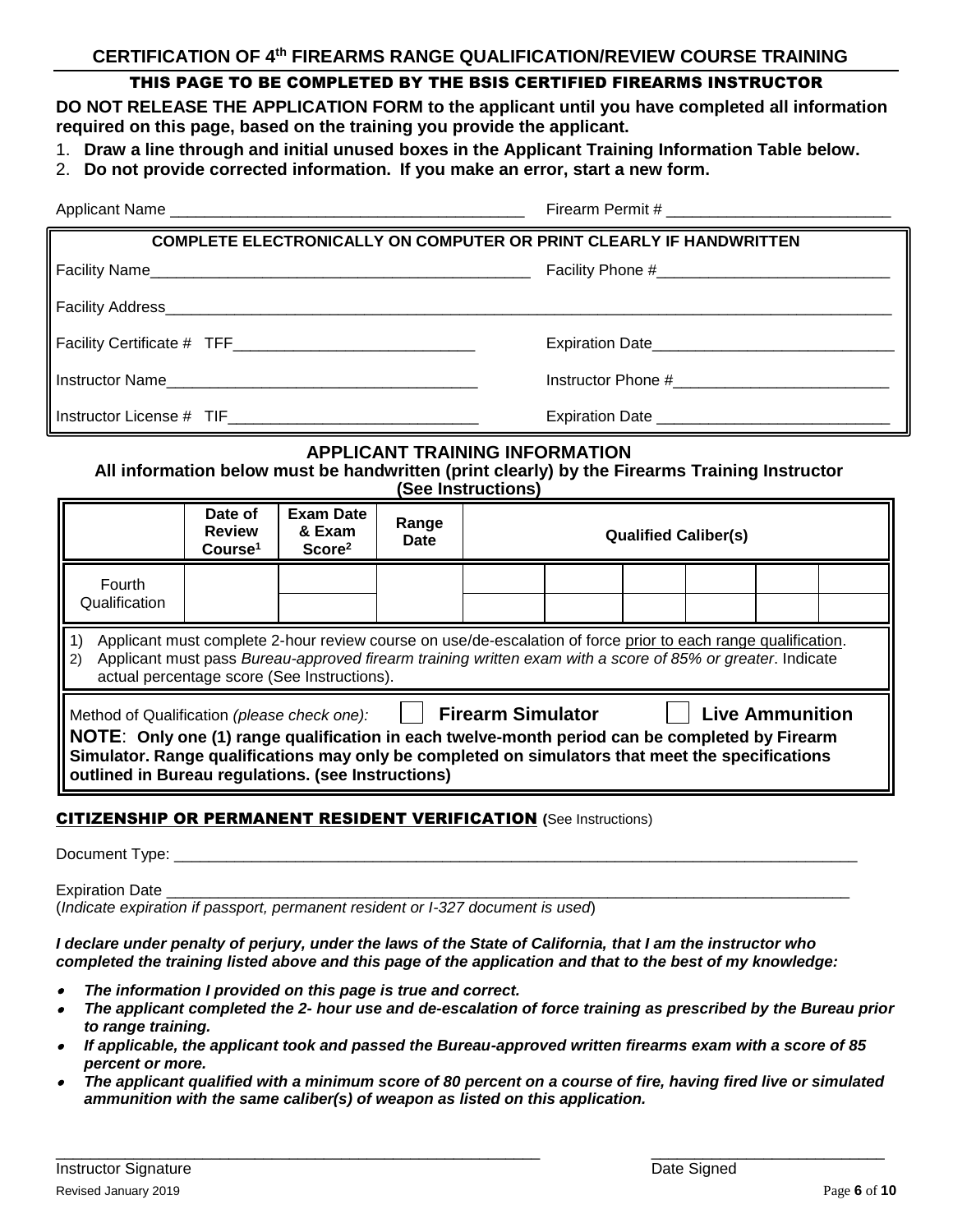#### **Application Checklist**

- 1. All sections of Application Form must be completed and applicant and instructor(s) signatures provided. The applicant must fill out the first two (2) pages of the renewal application. **Only the Firearms Instructor who completed the specified training is authorized to complete the Certification of Firearms Range Qualification/Review Course Training.**
- 2. **Renew timely**  By law, a renewal application with payment must be submitted at least 60 days prior to expiration of the current permit term, and a firearms permit cannot be renewed after expiration. Failing to submit your application at least 60 days before expiration may result in your firearms permit not being renewed before expiration of the current permit term. **NOTE**: Applications received more than 90 days before expiration will be returned. If a complete renewal application is not received by the expiration of your current permit, you will need to apply for a new initial firearms permit. (BPC 7542, 7583.32 & 7596.7) **INSTRUCTIONS FOR FIREARMS PERMIT RENEWAL APPLICATION**<br> **INSTRUCTIONS**<br> **INSTRUCTIONS**<br> **INSTRUCTION ADMIGINATION**<br> **INSTRUCTION ADMIGINATION**<br> **INSTRUCTION ADMIGINATION**<br> **INSTRUCTION CONSTRUCT SIGNATIONS**<br> **INSTRUCTION C**
- 3. To be eligible for renewal, you must have completed four (4) range qualifications, completed four (4) use of force/de-escalation of force training courses, and passed the written Firearms Examination (see General Information for specific requirements).
- 4. Include a complete and signed Department of Justice (DOJ) **Firearms Qualification Applicant Form (BCIA 4040)** with your renewal application. Pursuant to BPC Section 7583.25, DOJ must verify a renewal applicant's continued eligibility to possess a firearm.
- 5. **Fee Amount Due - READ CAREFULLY.** Due to a new law, the fee to renew a Firearms Permit is changing.

#### **Renewal Fee for permits expiring before July 1, 2018**

- Before expiration: \$98.00 (\$60 renewal & \$38 DOJ)
- After expiration: • After expiration: Cannot renew/new initial application required

#### **Renewal Fee for permits expiring after July 1, 2018:**

- Before expiration: • Before expiration:  $$118.00$  (\$80 renewal & \$38 DOJ)
- After expiration: Cannot renew/new initial application required
- 6. **Fee Payment**: An application received without payment of the full fee amount owed (see Item 5) will not be processed and will be returned to the applicant. Make check payable to Bureau of Security and Investigative Services or BSIS. Do not submit cash by mail. Application fees are non-refundable.
- 7. **Mail** your renewal application and check to: Bureau of Security and Investigative Services, P.O. Box 989002, West Sacramento, CA 95798-9002

#### **General Information**

- 1. **A renewal reminder will be mailed to your address of record (AOR) approximately 90 days prior to your firearms permit's expiration.** Please note that the reminder is not a firearms permit renewal application.
- 2. **Allow 60 days to process your application**. **DO NOT** contact the Bureau to check on the status of your application unless it is over 60 days from date of submission. You will be notified in writing if your application is deficient.
- 3. **Use the** *Firearms Permit Renewal Application***.** Do not use a *Firearms Permit Initial Application* to renew your permit. An incorrect form is deficient and the completion of a new application on the correct form will be required.
- 4. **Use a current form**. An outdated form may require completion of a new application on a current form. Current forms are on the Bureau's website at <http://www.bsis.ca.gov>in Forms and Publications under the Licensees tab.
- 5. **Range Qualifications**  As each range qualification is separate, you may complete each one with a single Bureau-certified firearms instructor and firearms training facility or with multiple instructors and facilities.
- 6. **Range Qualification Requirement**  To renew a firearms permit, the applicant must have completed four range qualifications as follows: two (2) range qualifications during each 12-month period of the current permit's two-year term with no two (2) range qualifications completed closer than four (4) months apart. Also, only one qualification in each twelve-month period may be completed by firearm simulator, and only a simulator that complies with the requirements listed below may be used for a qualification. **NOTE:** Failing to adhere to the required qualification schedule and/or firearm simulator use limitation will result in you being ineligible for renewal and the need to apply for a new initial firearms permit. **See Suggested Range Qualification Schedule**.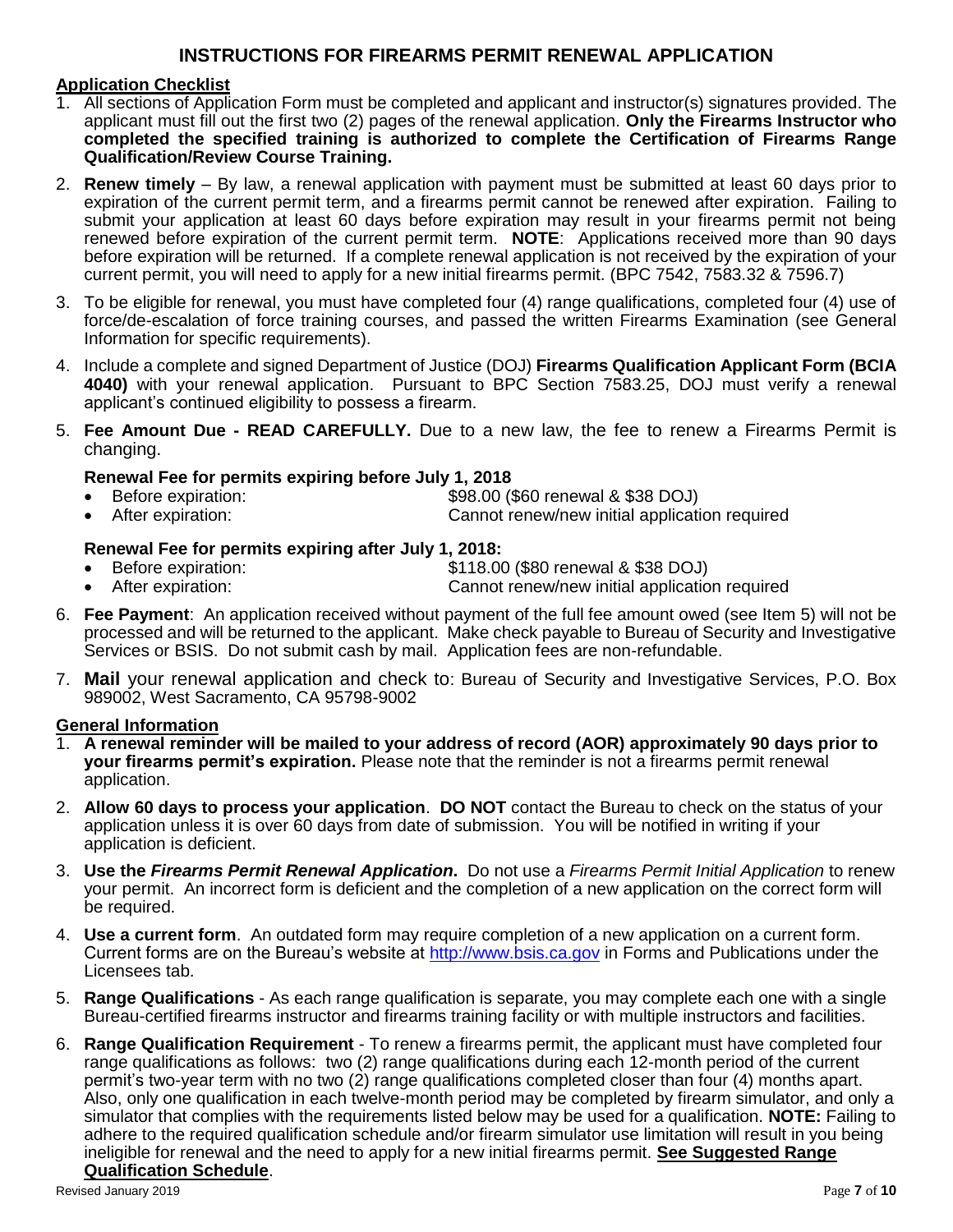**Firearm Simulator Requirement**: The firearm simulator MUST meet all the following requirements: (1)  *Provide a realistic imitation of the operation of an actual firearm including the weight, recoil, action, flash, and sound of a firearm at discharge, (2) Have the ability to match the caliber of the actual firearm the individual is qualifying to carry, and (3) Simulate the loading and reloading of an actual firearm.* (Title 16, Division 7, Section 631 of CA Code of Regulations)

- 7. **Two-Hour Training Course Requirement**: Prior to each of the four (4) Range Qualifications, applicant must have completed the training course on use of force and de-escalation of the use of force. (Title 16, Division 7, Section 633 of the California Code of Regulations)
- 8. **Written Firearms Examination Requirement**: A condition for renewal is the applicant passing the written Firearms Examination in the BSIS Firearms Training Manual with a score of 85% or greater. The law does not specify during which qualification the applicant must complete the written exam. The Bureau recommends the applicant take it in the second 12-month period of the current permit term.
- 9. **Firearms Permit/Qualifying License Association Information**: A BSIS firearms permit authorizes the permit holder to carry an exposed firearm while performing the duties of only those license types listed on the firearms permit itself. For example, a permit holder who only has a security guard registration listed on his/her firearms permit and who also holds a private investigator (PI) license cannot work armed while carrying out the duties of a PI licensee. The firearms permit card must list the private investigator license for the permitholder to work as an armed PI licensee.
- 10. **Firearms Assessment:** If you fail to meet the requirements for renewal and wish to hold a firearms permit, you must apply for a new firearms permit. If you submit a Firearms Permit Initial Application on or after July 1, 2018 and are requesting to associate the permit with a security guard registration, you will need to take and pass a written assessment as a condition for associating the permit with the registration. Additionally, beginning July 1, 2018, if you fail to meet the requirements to renew your security guard registration and obtain a new security guard registration that you wish to associate with your firearms permit, you will need to take and pass a written assessment as a condition for associating the permit with the registration. (Business and Professions Code Sections 7583.23 and 7583.47). For more information regarding the firearms assessment, visit this link on our website: <www.bsis.ca.gov/firearmsassessment> *Firearm Simulator Requirement:* The *linearm simulator MUST meet all the following requirements: (1)<br><i>Frovide a realistic imitation of the operation of an actual firearm including the weight, recoil, action, flash, and so*

#### **Applicant Information**

- 1. **The applicant must fill out the first two (2) pages of the renewal application. Applicants are not permitted to complete ANY portion of the Certification of Firearms Range Qualification/Review Course Training.**
- 2. **Email Address**: While optional, providing an email address may expedite the Bureau's communication with you if additional information is required to process this form.
- 3. **Address Information –** By law, an applicant is required to provide their residence address. The residence address can be designated as the Address of Record or the Confidential Address.

 **Address of Record (AOR):** This is the address that will appear on your permit and where the Bureau will mail your permit and any future correspondence relating to your permit. The AOR is also the address that will be disclosed in response to public records requests and/or public sales requests. If providing a Post Office Box or an address other than your residence address as your AOR, you must provide your residence address as a Confidential Address.

 **Confidential/Residence Address:** If AOR is not your residence address, you must provide your residence address.

 4. **Type(s) of Licenses Currently Held –** Complete requested information for each license type you hold or are applying for that you wish to have associated with your firearms permit. The application will not be processed unless you are applying for and have been approved or currently hold a valid license as a private investigator (PI), private patrol operator (PPO), or alarm company operator; you are a qualified manager associated with a valid PPO or PI licensee; you possess a valid certificate as an alarm company operator qualified manager; or possess a valid registration as a security guard or alarm agent. **NOTE:** You can only carry a firearm while performing the duties of the license associated with the firearms permit. Also, officers of a PPO or PI licensee organized as a corporation, or members, managers, or officers of a PI licensee organized as limited liability company (LLC) are not a licensee; they are agents of the licensed corporation or LLC. Officers, managers or managing members who wish to hold a firearms permit must themselves hold a qualifying license.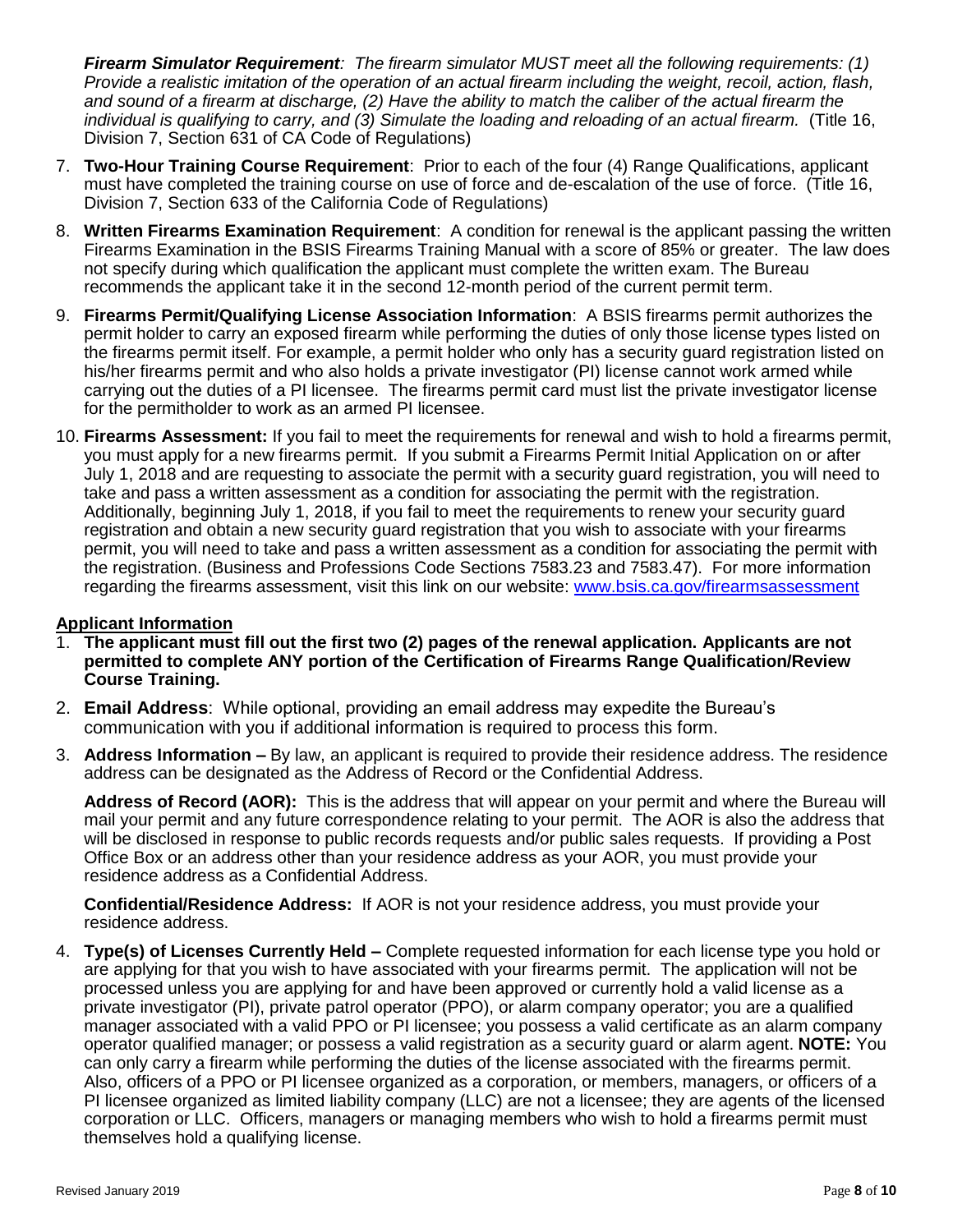5. Active Duty Peace Officer – If you are an active duty peace officer as defined in Chapter 4.5, (commencing with section 830) of Title 3 of Part 2 of the Penal Code or a federal qualified law enforcement officer as defined in section 926B of Title 18 of the United States Code, you may be **exempt** from the BSIS firearms requalification training requirements with proof of your peace officer status and proof of having completed firearms requalification trainings (BPC 7583.32). Verification of your active duty status can be satisfied by providing a legible copy of the front and back of your peace officer identification card. Acceptable proof of having completed firearms requalification trainings include copies of your firearms requalification training completion documents signed by your agency's Range Master, a copy of your POST profile detailing your requalification trainings, or a letter signed by your commanding officer or agency's Range Master, on your agency's letterhead, attesting to your successful completion of firearms requalification trainings. **NOTE**: This exemption does not apply to permitholders with firearms permit only associated to a license issued under the Alarm Company Act. See BSIS website for additional information **S.** Active Duty Peace Officer – If you are an active duty peace officer as defined in Chapter 4.5, Active Duty Peace Officer and the properties of the method in Chapter 4.5, Active during the method in the method in the [www.bsis.ca.gov\)](www.bsis.ca.gov).

#### **Instructor Information**

- 1. **Only the Bureau-certified Firearms Training Instructor who provided the training to the applicant is permitted to complete the Certification of Firearms Range Qualification/Review Course Training page for the specified qualification.**
- 2. **Caliber Boxes**  Draw a line through unused caliber boxes in the Applicant Training Information Table to prevent the addition of information after you have signed and released the form.
- 3. **Do not make revisions to the form**. If you need to change information, start a new form. The Bureau has no way of knowing if the change was made by the instructor or someone else.
- 4. **Citizenship or Permanent Resident Verification**  Provide specific information regarding the document presented by the applicant. For example, if a passport is provided, indicate the country of issuance (e.g., U.S. Passport, Canadian Passport, etc.). Also, "Citizenship Certificate" is not an actual document issued by the U.S. government. Indicate the specific title for the document (e.g., U.S. Citizen Identification Card, Certificate of United States Citizenship, Certificate of Naturalization). Indicating a general document title is a deficiency and will delay the processing of the application. See Attachment I of Firearms Training Manual for acceptable documents to verify citizenship/residency and the corresponding title of each document. on your agency's letterhead, attesting to your successful completion<br>trainings. **NOTE:** This exemption does not apply to permitholders with<br>license issued under the Alarm Company Act. See BSIS website for<br>alicense issued u
- 5. **Written Firearms Exam Scoring Instructions –** The BSIS Firearms Training Written Examination is worth 52 points. There are 50 written questions worth one point each plus two handgun diagrams with each diagram worth one point each. The applicant must correctly label each part of a handgun diagram to receive the one-point credit for that diagram. If one item is incorrectly labeled, the applicant does not get a point for the diagram. To pass the exam, the applicant must obtain a score of 85% or higher. An 85% score equals 44 correct responses. To determine an applicant's percentage score, divide the total number of correct responses by 52. NOTE: The law does not specify during which qualification the applicant must complete the written exam. The Bureau recommends the applicant take it in the second 12-month period of the current permit term.
- 6. **Due to changes in the law and Bureau operations, this application is periodically updated. Please routinely check the Bureau's website so that you are using the most current version.**

#### **Important Information Relating to Your Firearms Permit**

- 1. **Address Change:** You must notify the Bureau of any change in your address of record or residence address within 30 days from the date of change. Failure to provide timely notice may result in the issuance of a fine. An address change may be completed online via BreEZe if you have a BreEZe account, or via an Address Change (Personal) form. The form may be emailed to **bsis@dca.ca.gov** or mailed to Bureau of Security and Investigative Services, P.O. Box 989002, West Sacramento, CA 95798-9002. **See Applicant Information for address requirements.**
- 2. **Proof of Permit Renewal:** Holders of a renewed firearms permit associated with a Security Guard registration may work with a print out of the approved permit from the Department of Consumer Affairs' License Search website at <www.search.dca.ca.gov>along with a valid picture ID while waiting to receive the hardcopy of the renewed permit in the mail.

#### **Instructions Continued on Next Page**